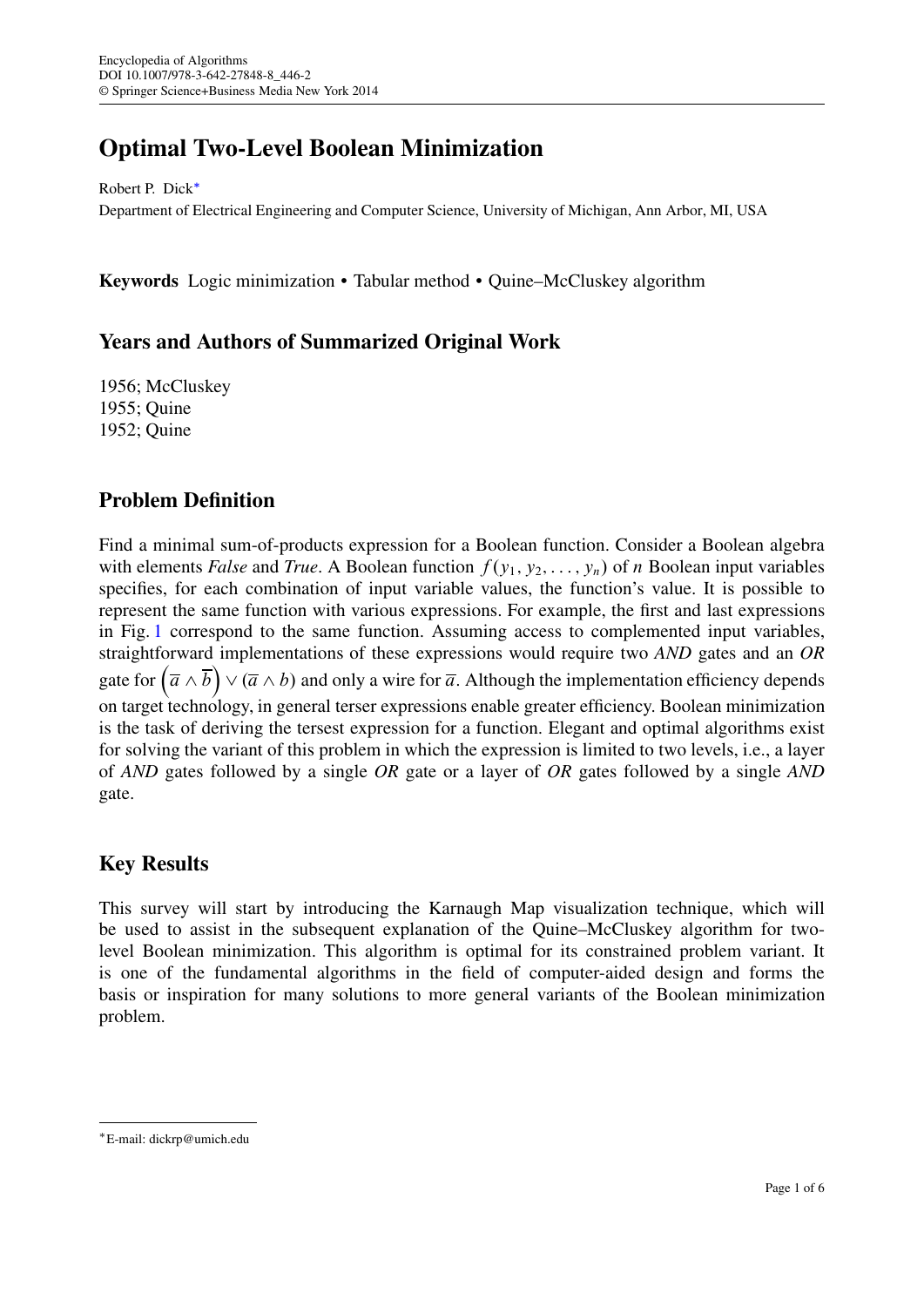| Expression                                                                                  | Meaning in English                                                                                                                                  | Boolean Logic Identity                              |
|---------------------------------------------------------------------------------------------|-----------------------------------------------------------------------------------------------------------------------------------------------------|-----------------------------------------------------|
| $\overline{a} \wedge (\overline{b} \vee b)$<br>$\overline{a} \wedge True$<br>$\overline{a}$ | $\overline{a} \wedge b \vee \overline{a} \wedge b$ not a and not b or not a and b<br>not $a$ and either not $b$ or $b$<br>not a and True<br>not $a$ | Distributivity<br>Complements<br><b>Boundedness</b> |

**Fig. 1** Equivalent representations with different implementation complexities

<span id="page-1-0"></span>

<span id="page-1-1"></span>**Fig. 2** Boolean function spaces from one to four dimensions and their corresponding Karnaugh Maps

### **Karnaugh Maps**

Karnaugh Maps [\[4\]](#page-5-0) provide a method of visualizing adjacency in Boolean space. A Karnaugh Map is a projection of an *n*-dimensional hypercube onto a two-dimensional surface such that adjacent points in the hypercube remain adjacent in the two-dimensional projection. Figure [2](#page-1-1) illustrates Karnaugh Maps of 1, 2, 3, and 4 variables:  $a, b, c$ , and  $d$ .

A *literal* is a single appearance of a complemented or uncomplemented input variable in a Boolean expression. A product term or *implicant* is the Boolean product, or *AND*, of one or more literals. Every implicant corresponds to the repeated balanced bisection of Boolean space, or of the corresponding Karnaugh Map, i.e., an implicant is a rectangle in a Karnaugh Map with width m and height n where  $m = 2<sup>j</sup>$  and  $n = 2<sup>k</sup>$  for arbitrary nonnegative integers j and k, e.g., the ovals in Fig. [3\(](#page-2-0)ii–v). An *elementary implicant* is an implicant in which, for each variable of the corresponding function, the variable or its complement appears, e.g., the circles in Fig. [3\(](#page-2-0)ii). Implicant A *covers* implicant B if every elementary implicant in B is also in A.

*Prime implicants* are implicants that are not covered by any other implicants, e.g., the ovals and circle in Fig.  $3(iv)$  $3(iv)$ . It is unnecessary to consider anything but prime implicants when seeking a minimal function representation because, if non-prime implicants could be used to cover some set of elementary implicants, there is guaranteed to exist a prime implicant that covers those elementary implicants and contains fewer literals. One can draw the largest implicants covering each elementary implicant and covering no positions for which the function is *False*, thereby using Karnaugh Maps to identify prime implicants. One can then manually seek a compact subset of prime implicants covering all elementary implicants in the function.

This Karnaugh Map-based approach is effective for functions with few inputs, i.e., those with low dimensionality. However, representing and manipulating Karnaugh Maps for functions of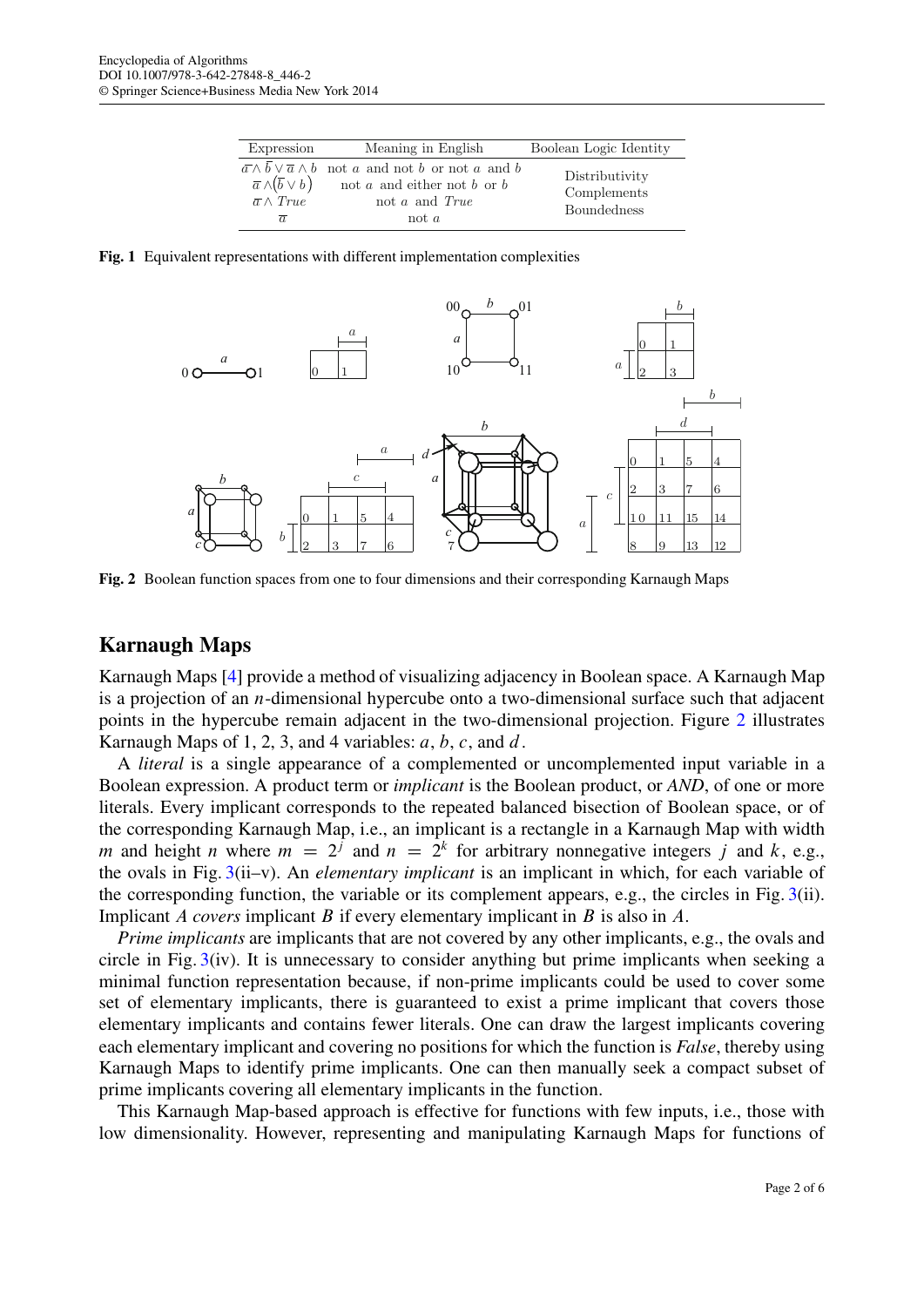

<span id="page-2-0"></span>**Fig. 3** (i) Karnaugh Map of function  $f(a, b, c, d)$ , (ii) elementary implicants, (iii) second-order implicants, (iv) prime implicants, and (**v**) a minimal cover

many variables is challenging. Moreover, the Karnaugh Map method provides no clear set of rules to follow when selecting a minimal subset of prime implicants to implement a function.

### **The Quine–McCluskey Algorithm**

The Quine–McCluskey algorithm provides a formal, optimal way of solving the two-level Boolean minimization problem. W. V. Quine laid the essential theoretical groundwork for optimal two-level logic minimization [\[7,](#page-5-1) [8\]](#page-5-2). However, E. J. McCluskey first proposed a precise algorithm to fully automate the process [\[6\]](#page-5-3). Both are built upon the ideas of M. Karnaugh [\[4\]](#page-5-0).

The Quine–McCluskey method has two phases: (1) produce all prime implicants and (2) select a minimal subset of prime implicants covering the function. In the first phase, the elementary implicants of a function are iteratively combined to produce implicants with fewer literals. Eventually, all prime implicants are thus produced. In the second phase, a minimal subset of prime implicants covering the on-set elementary implicants is selected using unate covering [\[5\]](#page-5-4).

The Quine–McCluskey method may be illustrated using an example. Consider the function indicated by the Karnaugh Map in Fig.  $3(i)$  $3(i)$  and the truth table in Fig. [4.](#page-3-0) For each combination of Boolean input variable values, the function  $f(a, b, c, d)$  is required to output a 0 (*False*), a 1 (*True*), or has no requirements. The lack of requirements is indicated with an X, or don't-care symbol.

Expanding implicants as much as possible will ultimately produce the prime implicants. To do this, combine on-set and don't-care elementary implicants using the reduction theorem  $(\overline{ab} \vee ab = b)$  shown in Fig. [1.](#page-1-0) The elementary implicants are circled in Fig. [3\(](#page-2-0)ii) and listed in the second column of Fig. [5.](#page-3-1) In this figure, 0s indicate complemented variables, and 1s indicate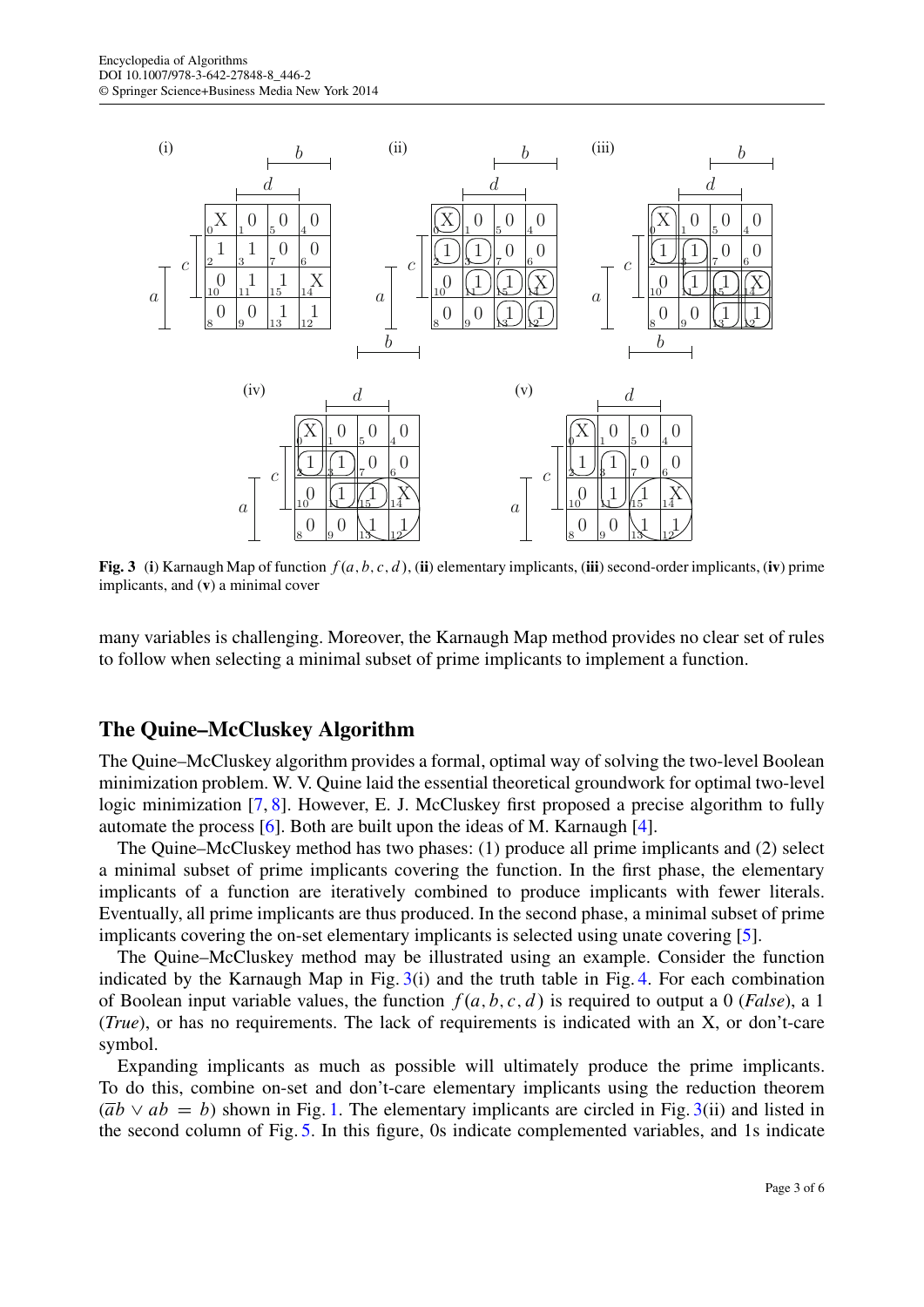| Elementary<br>implicant<br>(a, b, c, d) | Function<br>value<br>(a, b, c, d) | Elementary<br>implicant | Function<br>value |
|-----------------------------------------|-----------------------------------|-------------------------|-------------------|
| 0000                                    | X                                 | 1000                    | $\left( \right)$  |
| 0001                                    | $\left( \right)$                  | 1001                    | $\left( \right)$  |
| 0010                                    | 1                                 | 1010                    | 0                 |
| 0011                                    | 1                                 | 1011                    | 1                 |
| 0100                                    | $\mathbf{0}$                      | 1100                    | 1                 |
| 0101                                    | $\left( \right)$                  | 1101                    | 1                 |
| 0110                                    | $\mathbf{0}$                      | 1110                    | X                 |
| 0111                                    |                                   | 1111                    |                   |

#### <span id="page-3-0"></span>**Fig. 4** Truth table of function  $f(a, b, c, d)$

| Number<br>of ones           | Elementary<br>implicant<br>(a, b, c, d)                     | Second-order Third-order<br>implicant          | implicant |
|-----------------------------|-------------------------------------------------------------|------------------------------------------------|-----------|
|                             | 0000 $\checkmark$                                           | 00X0                                           |           |
| 1                           | $0010 \sqrt{ }$                                             | 001X                                           |           |
| $\mathcal{D}_{\mathcal{L}}$ | $0011 \checkmark$<br>1100 $\checkmark$                      | X011<br>$110X \checkmark$<br>$11X0 \checkmark$ | 11 X X    |
| 3                           | $1011 \checkmark$<br>$1101 \checkmark$<br>1110 $\checkmark$ | 1X11<br>$11X1 \checkmark$<br>111X $\checkmark$ |           |
|                             | 1111 $\checkmark$                                           |                                                |           |

<span id="page-3-1"></span>**Fig. 5** Identifying prime implicants

uncomplemented variables, e.g., 0010 corresponds to  $\overline{a}\overline{b}c\overline{d}$ . It is necessary to determine all possible combinations of implicants. It is impossible to combine nonadjacent implicants, i.e., those that differ in more than one variable. Therefore, it is not necessary to consider combining any pair of implicants with a number of uncomplemented variables differing by any value other than 1. This fact can be exploited by organizing the implicants based on the number of ones they contain, as indicated by the first column in Fig. [5.](#page-3-1) All possible combinations of implicants in adjacent subsets are considered. For example, consider combining 0010 with 0011, which results in 001X or  $\overline{a}bc$ , and also consider combining 0010 with 1100, which is impossible due to differences in more than one variable. Whenever an implicant is successfully merged, it is marked. These marked implicants are clearly not prime implicants because the implicants they produced cover them and contain fewer literals. Note that marked implicants should still be used for subsequent combinations. The merged implicants in the third column of Fig. [5](#page-3-1) correspond to those depicted in Fig. [3\(](#page-2-0)iii).

After all combinations of elementary implicants have been considered, and successful combinations listed in the third column, this process is repeated on the second-order merged implicants in the third column, producing the implicants in the fourth column. Implicants that contain don't-care marks in different locations may not be combined. This process is repeated until a column yielding no combinations is arrived at. The unmarked implicants in Fig. [5](#page-3-1) are the prime implicants, which correspond to the implicants depicted in Fig. [3\(](#page-2-0)iv).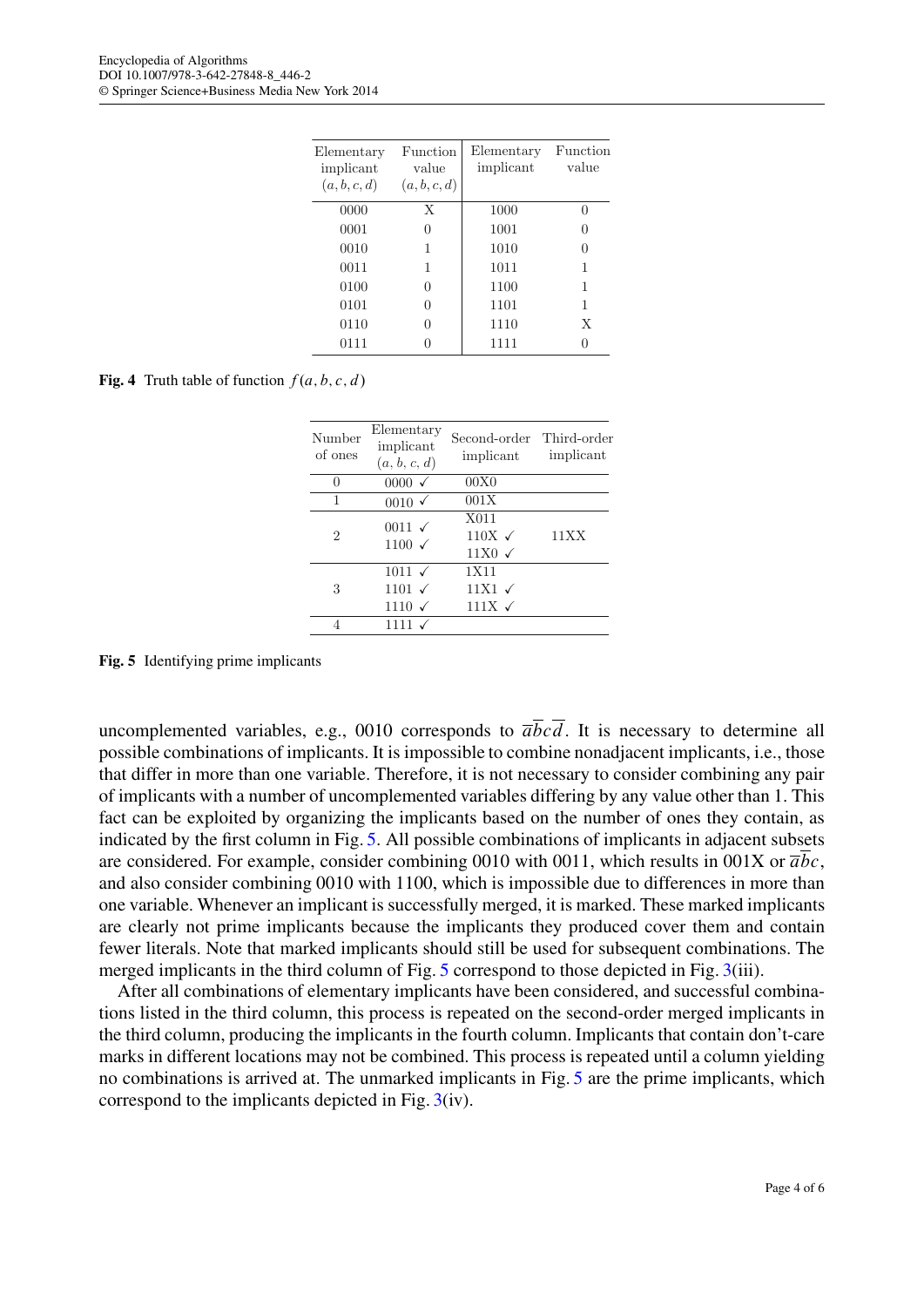| Requirements | Resources (prime implicants) |                     |  |  |  |
|--------------|------------------------------|---------------------|--|--|--|
| (elementary) |                              |                     |  |  |  |
| implicants)  | 00X0                         | 001X X011 1X11 11XX |  |  |  |
| 0010         |                              |                     |  |  |  |
| 0011         |                              |                     |  |  |  |
| 1011         |                              |                     |  |  |  |
| 1100         |                              |                     |  |  |  |
| 1101         |                              |                     |  |  |  |
| 1111         |                              |                     |  |  |  |

<span id="page-4-0"></span>**Fig. 6** Solving unate covering problem to select minimal cover

After a function's prime implicants have been identified, it is necessary to select a minimal subset that covers the function. The problem can be formulated as unate covering. As shown in Fig. [6,](#page-4-0) label each column of a table with a prime implicant; these are resources that may be used to fulfill the requirements of the function. Label each row with an elementary implicant from the on-set; these rows correspond to requirements. Do not add rows for don't cares. Don't cares impose no requirements, although they were useful in simplifying prime implicants. Mark each row–column intersection for which the elementary implicant corresponding to the row is covered by the prime implicant corresponding to the column. If a column is selected, all the rows for which the column contains marks are *covered*, i.e., those requirements are satisfied. The goal is to cover all rows with a minimal-cost subset of columns. McCluskey defined minimal cost as having a minimal number of prime implicants, with ties broken by selecting the prime implicants containing the fewest literals. The most appropriate cost function depends on the implementation technology. One can also use a similar formulation with other cost functions, e.g., minimize the total number of literals by labeling each column with a cost corresponding to the number of literals in the corresponding prime implicant.

One can use a number of heuristics to accelerate solution of the unate covering problem, e.g., neglect rows that have a superset of the marks of any other row, for they will be implicitly covered and neglect columns that have a subset of the marks of any other column if their costs are as high, for the other column is at least as useful. One can easily select columns as long as there exists a row with only one mark because the marked column is required for a valid solution. However, there exist problem instances in which each row contains multiple two marks. In the worst case, the best existing algorithms are required to make tentative decisions, determine the consequences, and then backtrack and evaluate alternative decisions.

The unate covering problem appears in many applications. It is  $N\mathcal{P}$ -complete [\[5\]](#page-5-4), even for the instances arising during two-level minimization [\[9\]](#page-5-5). Its use in the Quine–McCluskey method predates its categorization as an  $\mathcal{NP}$ -complete problem by 16 years. A detailed treatment of this problem would go well beyond the scope of this entry. However, Gimpel [\[3\]](#page-5-6) as well as Coudert and Madre [\[2\]](#page-5-7) provide good starting points for further reading.

Some families of logic functions have optimal two-level representations that grow in size exponentially in the number of inputs, but have more compact multilevel implementations. These families are frequently encountered in arithmetic, e.g., a function indicating whether the number of on inputs is odd. Efficient implementation of such functions requires manual design or multilevel minimization [\[1\]](#page-5-8).